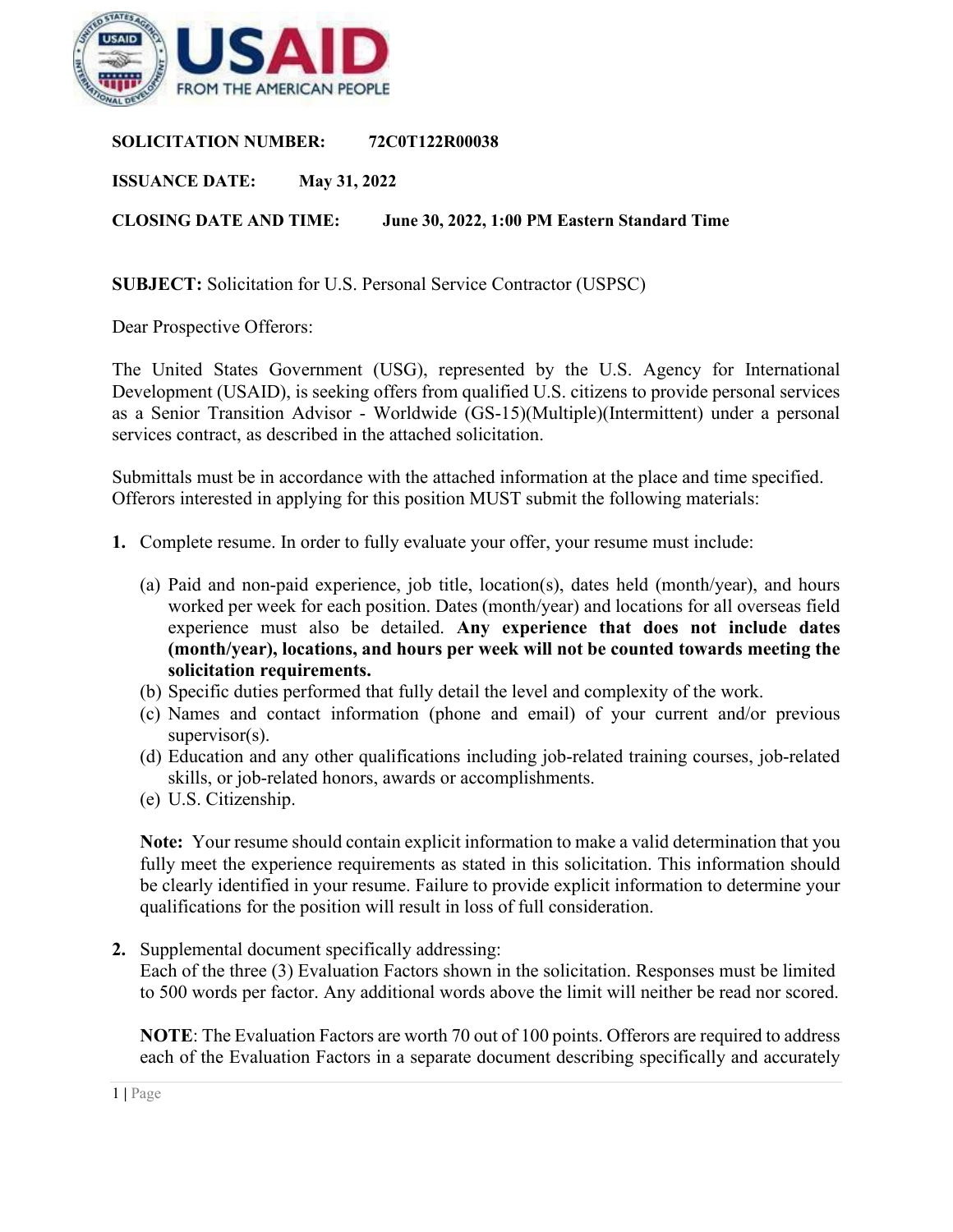what experience, training, education and/or awards they have received that are relevant to each factor.

**3. USPSC Offeror Information for Personal Services Contracts form AID 309-2**. Offerors are required to complete and sign the form. **Due to COVID-19 and limited access to equipment, we are currently accepting electronic and typed signatures on the AID 309-2 form.**

**Additional documents submitted will not be accepted.** Incomplete or late offers will not be considered. Your complete resume and the AID 309-2 form must be mailed or emailed to OTIjobs@usaid.gov

Offerors can expect to receive a confirmation email when offer materials have been received. Offerors should retain for their records copies of all enclosures which accompany their offers. This solicitation in no way obligates USAID to award a PSC contract, nor does it commit USAID to pay any cost incurred in the preparation and submission of the offer.

Offeror resources are available at [www.otijobs.net/guidance-for-applying.](http://www.otijobs.net/guidance-for-applying) Any questions on this solicitation may be directed to:

OTI Recruitment Team E-Mail Address: OTIjobs@usaid.gov Website: www.OTIjobs.net

> Sincerely, Jaclyn Humphrey Acting Supervisory Contracting Officer Jaclyn Humphrey Digitally signed by Jaclyn **Humphrey** Date: 2022.05.27 12:18:34 -04'00'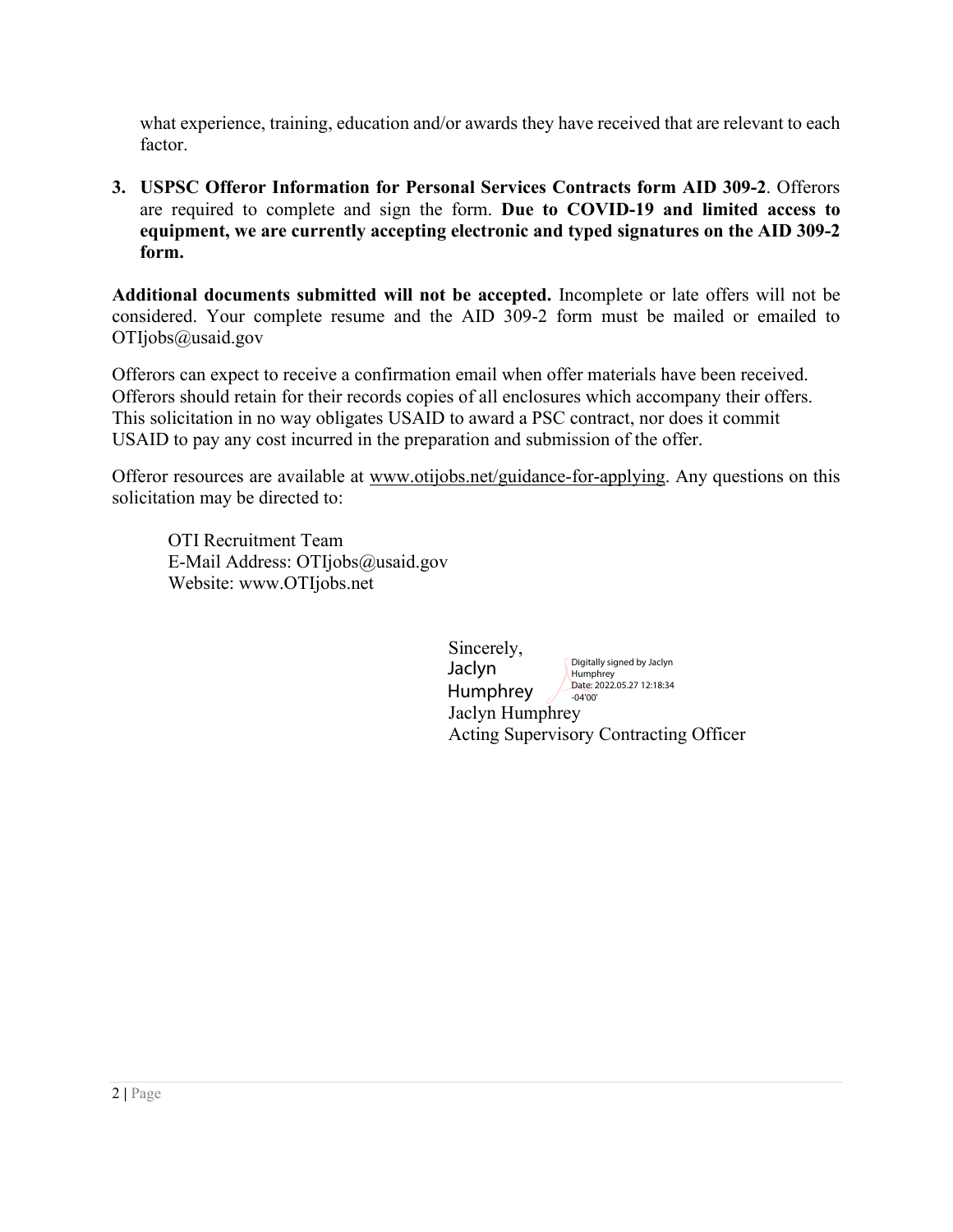### **I. GENERAL INFORMATION**

### **1. SOLICITATION NO.:** 72C0T122R00038

**2. ISSUANCE DATE:** May 31, 2022

**3. CLOSING DATE AND TIME FOR RECEIPT OF OFFERS:** June 30, 2022, 1:00 pm Eastern Time

4. POINT OF CONTACT: OTI Recruitment Team, Email at [OTIjobs@usaid.gov.](mailto:OTIjobs@usaid.gov)

**5. POSITION TITLE:** Senior Transition Advisor

**6. MARKET VALUE**: This position has been designated at the GS-15 equivalent level, nonlocality pay (\$112,890 - \$146,757 per annum). Final compensation will be negotiated within the GS-15 levels based upon the selectee's history, qualifications, previous relevant experience and work history, and educational background as reported on AID-309-2. For selectees whose salary has been established on a Federal pay scale (i.e. General Schedule) or its equivalent, the base salary (not including locality pay) of their grade/step will be the basis of the salary negotiation. **Salaries over and above the pay range will not be entertained or negotiated.**  As this is a Worldwide, non-locality position, incumbents who do not live in the DC metropolitan area will be provided with travel and/or per diem if they are required to work in Washington, DC. Incumbents will be provided with travel and/or per diem for all other USAID/OTI travel assignments as well.

**7. PERIOD OF PERFORMANCE:** One (1) year, with four (4) one-year option periods

START DATE**:** Within 45 days of receiving notification that required security clearance has been obtained.

The Personal Services Contractor hired under this contract will provide up to a maximum of 250 workdays of services on an annual basis. The specific projects, as well as dates, number of days and locations to be worked, will be determined by mutual agreement between the contractor and his/her OTI supervisor according to the programmatic needs of OTI. There is no obligation by OTI to provide assignments for a minimum number of days, and the contractor is free to provide "blackout" dates during which he or she will not be available to accept assignments.

### **8. PLACE OF PERFORMANCE:** Worldwide

### **9. ELIGIBLE OFFERORS:** United States Citizens

### **10. SECURITY LEVEL REQUIRED:** SECRET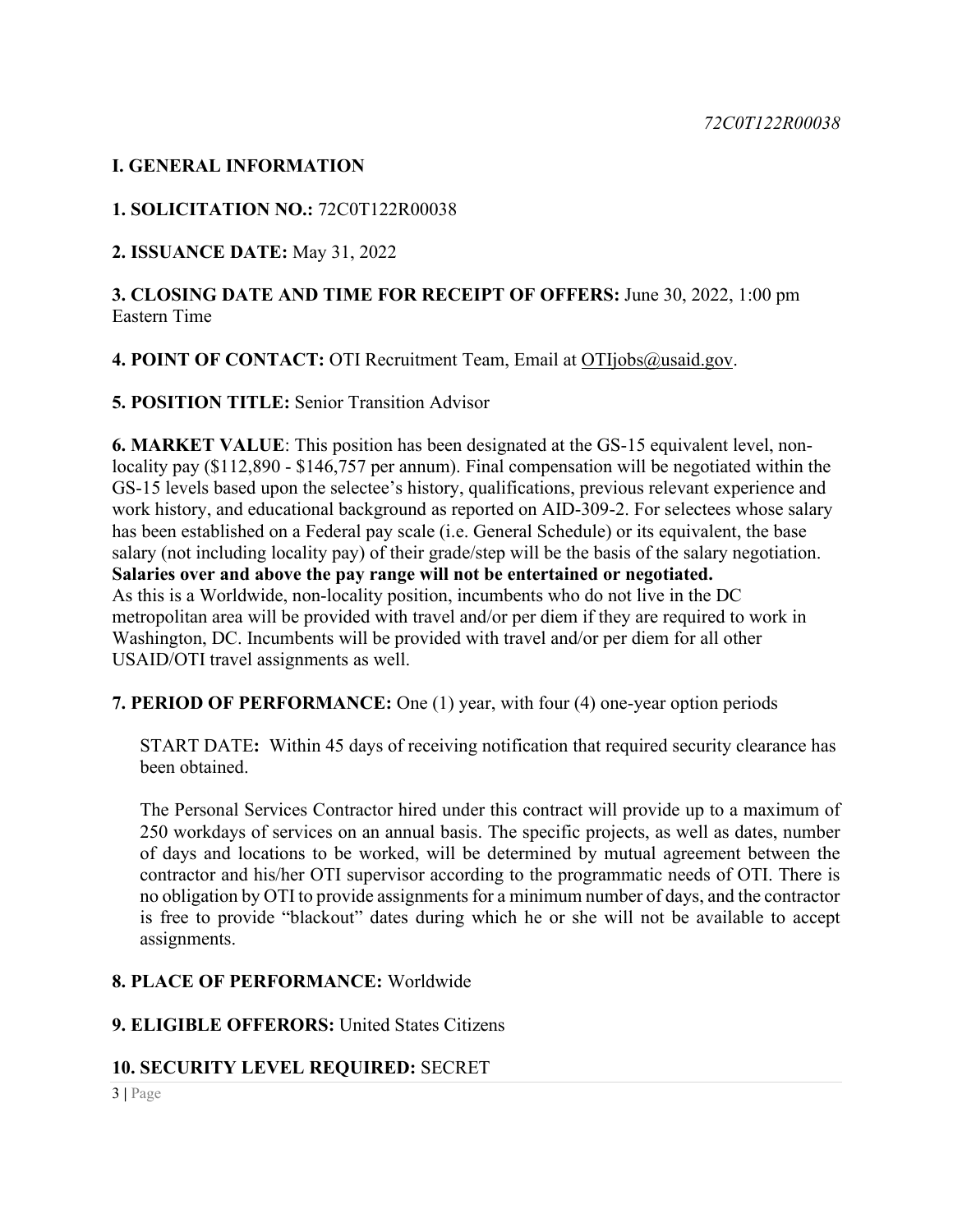# **11. STATEMENT OF DUTIES**

#### POSITION DESCRIPTION

### **BACKGROUND**

USAID's Office of Transition Initiatives (OTI) is seeking highly motivated, highly qualified individuals who want the opportunity to help support rapid international transition programs for priority conflict-prone countries. Created in 1994 as a distinct operating unit within USAID, OTI helps local partners advance peace and democracy in politically-transitioning countries. In support of U.S. foreign policy, OTI seizes emerging windows of opportunity in the political landscape to promote stability, peace, and democracy by catalyzing local initiatives through adaptive and agile programming.

Countries experiencing a significant political transition in the midst of a disaster or emerging from civil conflict have unique needs that cannot be fully addressed by traditional disaster relief. Timely and effective assistance to promote and consolidate peaceful, democratic advances can make the difference between a successful or a failed transition. OTI assists in securing peace by aiding indigenous, mostly non-governmental, civil society and media organizations. OTI uses such mechanisms as support for re-integration of ex-combatants into civilian society; development of initiatives to promote national reconciliation; identification of quick-impact community self-help projects to meet urgent economic needs; and aid to independent media outlets and communitybased organizations to help promote informed debate and broaden public participation.

To respond quickly and effectively and meet its program objectives and mandate OTI retains a group of high level professionals and experts under U.S. Personal Services Contracts (USPSCs). These knowledgeable and skilled professionals make up the vast majority of the OTI work force and are at its forefront implementing and achieving the office's programmatic goals and objectives. Some of these USPSCs serve on intermittent contracts and are referred to in OTI as "bullpenners," providing support in a surge capacity. Those serving in the bullpen must be prepared to work both in Washington and the field, often with little time for preparations*.* There are several benefits that USPSCs may participate in, such as partial reimbursement for health and life insurance costs, as well as full coverage of workers' compensation, among other benefits. For more complete information on USPSC benefits, please see Section VI of this solicitation.

**OTI's DEIA Vision Statement:** OTI is a collaborative environment that represents the global community at all levels of our organization. Uniting diverse backgrounds and experiences, we value individual expertise to advance peace and democracy around the world.

Values and associated behaviors that will enable this vision are:

#### **Trust**

• Model open communication, active listening and candor.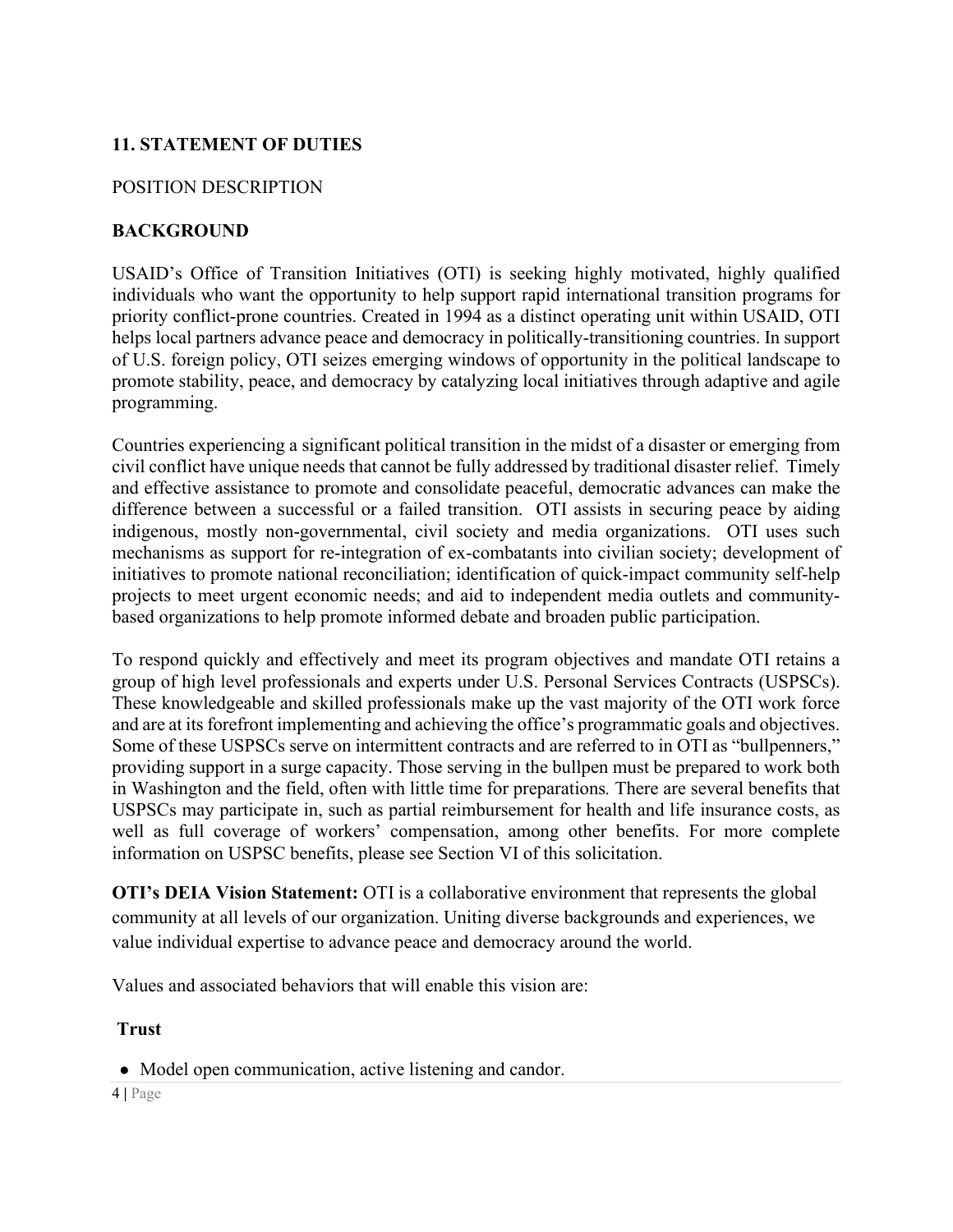• Believe others when they share their experiences.

### **Respect**

- A respectful attitude should be shown to everyone.
- Allow for others to express complete opinion/thoughts without interruption, while recognizing that there are other perspectives and lived experiences.

### **Belonging (Accessibility)**

- Serve as an ally to those who feel excluded (professionally, socially, personally, etc.).
- Promote togetherness and acceptance through equitable behavior.

### **Empathy**

- Listen to understand, create space to be real/feel.
- Remind yourself to be conscious of how others may feel or receive your words

### **Self-awareness/accountability**

- Supervisors hold their peers to account on their expectations and behaviors.
- Seek regular, constructive feedback to understand how your words and actions affect and influence others, and how they are being perceived and interpreted.
- Acknowledge unconscious bias and be willing to learn and change behavior when confronted/corrected.

For more information about OTI and its country programs please see: *<https://www.usaid.gov/stabilization-and-transitions>*

# INTRODUCTION

The Senior Transition Advisor is a member of USAID's Bureau for Conflict Prevention and Stabilization (CPS)/OTI Field Programs Division (FPD), and is considered an expert in the field of political transition programming overseas with strong program management, budgetary and operational skills. The Senior Transition Advisor is an intermittent and senior-level position in support of OTI's numerous field programs, including ad hoc support for assessments, country startups, program implementation and close-outs. You are involved in the strategic design of OTI country programs, the development of management products based on lessons learned, and will support the training and mentoring of field and DC-based staff. The complex demands of this position requires overseas travel with short notice, and the ability to respond to immediate and challenging managerial, operational, and security issues. You must be prepared to work and collaborate with senior officials from other international organizations, bilateral donors, and nongovernmental organizations important to OTI's programs and objectives, with an in-depth knowledge of international relations.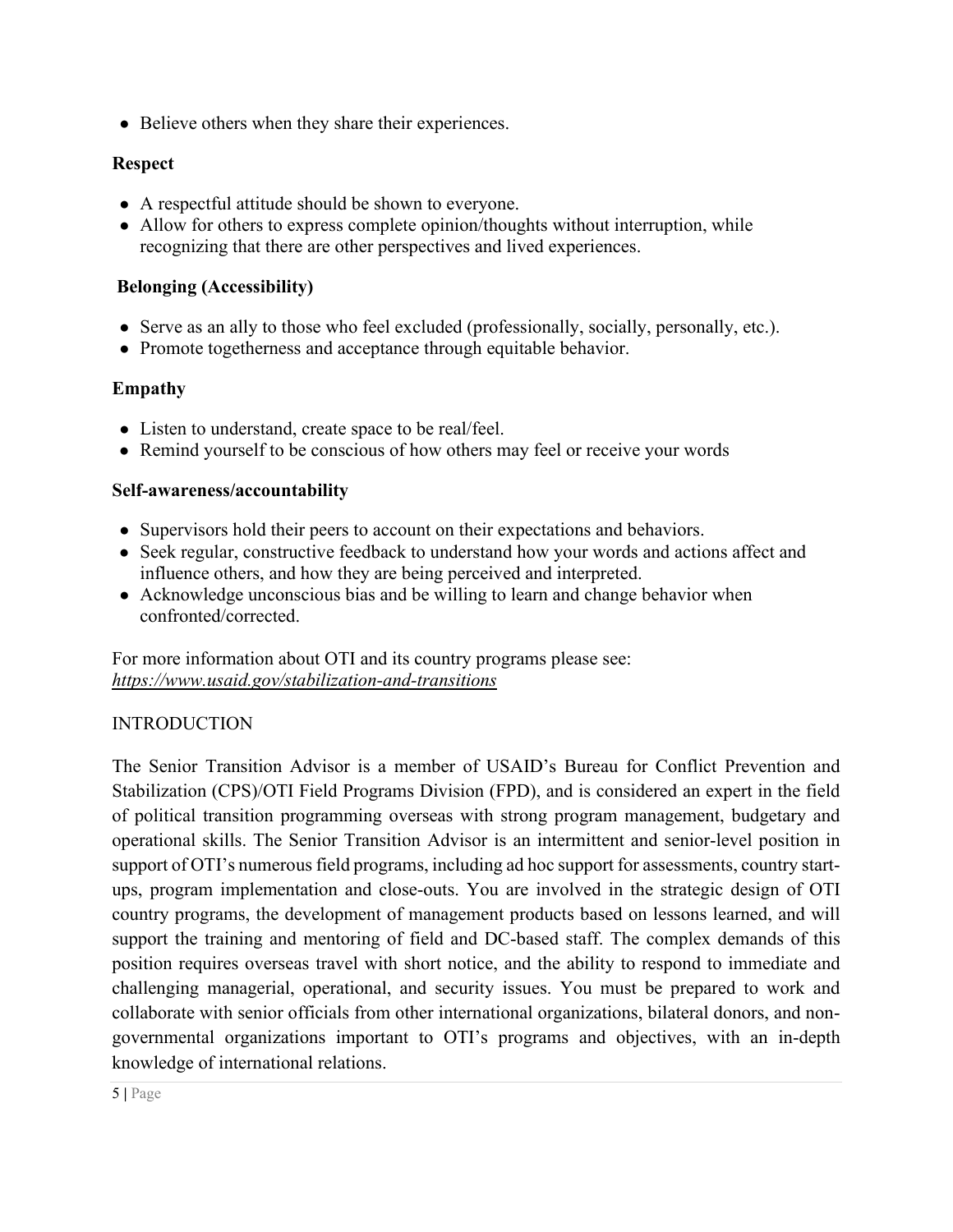# **CORE FUNCTIONAL AREAS OF RESPONSIBILITY**

### DUTIES AND RESPONSIBILITIES

The work of the Senior Transition Advisor requires teamwork, the exercise of discretion, judgment, and personal responsibility. As a member of an operational office, you are willing and able to perform a wide range of administrative functions to help ensure programmatic success. You have a high level of integrity and attention to detail to ensure the use of Office of Transition Initiatives (OTI) systems and procedures to maintain effective and efficient management of funds, programming, and monitoring and evaluation. You are flexible and willing to work under conditions of ongoing change, and remain professional and respectful of colleagues and authority in a diverse workforce. You place a premium on the building of positive relationships with your respective team both in the field and in Washington, and with key stakeholders both in and outside of USAID. You are able to prioritize and complete tasks without follow-up by the supervisor, while also filling in gaps as needed to ensure the responsiveness of the team. You are a strategic thinker, articulate innovative ideas, present solutions, and are a positive role model for colleagues both in and outside of OTI. You are also committed to upholding USAID/OTI's Diversity, Equity, Inclusion, and Accessibility (DEIA) Vision and Values as outlined in the background.

Under the direct supervision of the Washington-based Bureau for Conflict Prevention and Stabilization(CPS)/OTI Field Programs Division (FPD) Chief or their designee, the Senior Transition Advisor will perform the following duties:

- Conceptualize and design country program strategies and objectives in close coordination with OTI staff, USAID and U.S. Department of State personnel, and other governmental and non-governmental actors, based on political objectives and advocate on behalf of new programmatic approaches;
- Manage OTI programs broadly within the framework of United States Government (USG) policy in order to both problem solve and develop new ideas, theories or techniques which optimize the impact and effectiveness of transition programs;
- Conduct, in collaboration with relevant OTI regional team, assessments for possible new country programs, and visits to field sites in areas where OTI has projects;
- Fill critical program implementation staffing needs in the field and in Washington, DC including the provision of ad hoc support to new OTI Country Program start-ups and oncall technical assistance;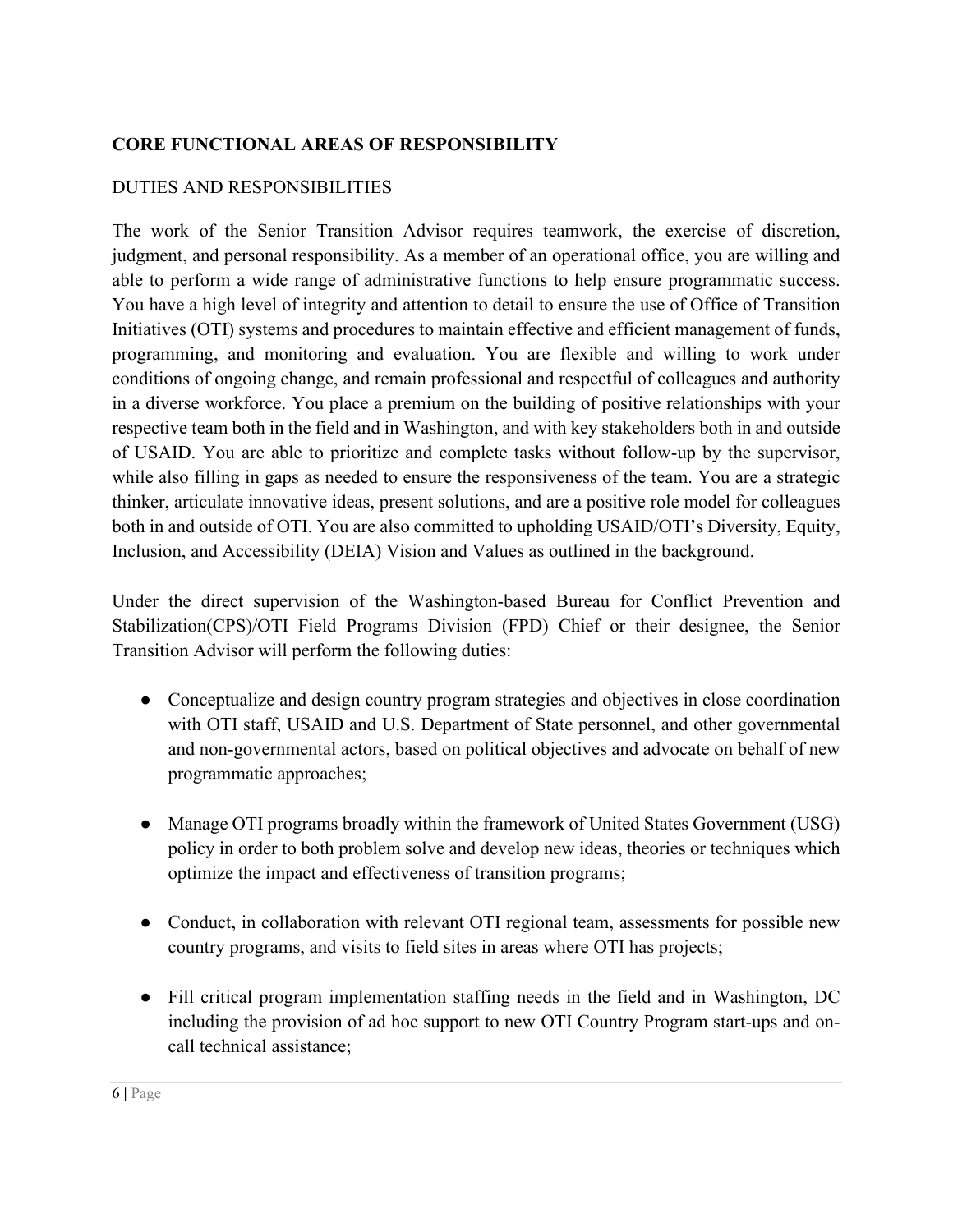- Discuss and assist OTI Regional Teams in determining program and project agreements with governmental and non-governmental counterparts;
- Ensure that plans and activities of OTI Implementing Partners are well coordinated with USAID Mission, the U.S. Embassy, and international organizations and that roles and objectives are clearly defined;
- Lead, manage, and implement an assigned country program, including assessing project sites and selecting a contractor/and or grantees to execute OTI's country program;
- Conduct field visits to areas where OTI has projects and advise and guide OTI Country Representatives on political transition and strategy issues. Analyze and propose specific improvements/actions at both the program and project levels and report on all coordination activities and command structures, detailing the effectiveness of each site's operations as well as identifying problems/issues and making recommendations;
- Lead or participate on Technical Evaluation Committees (TECs) for the selection of OTI implementing partners and U.S. Personal Services Contractors;
- Provide support for the design and execution of programs that follow OTI's quick-impact programming model. Support to Embassies and USAID Missions may also include attendance and/or facilitation of program management processes for follow-on programming including but not limited to rolling assessments, strategy review sessions, program performance reviews and management reviews;
- Provide technical assistance for OTI program staff and implementing partner staff on a variety of issues (e.g. budget, OTI activity database reporting and use, activity cycles, general implementation systems setup, etc.) to enable them to manage OTI country programs throughout the activity life cycle;
- Serve as OTI's liaison official with other CPS offices, other USAID divisions and State Department officials, articulate OTI's position on program and policy direction;
- Identify Non-Governmental Organizations (NGOs), international donors, USG agencies and other appropriate organizations interested in OTI programs and activities and establish, develop, and maintain sound professional relationships with them;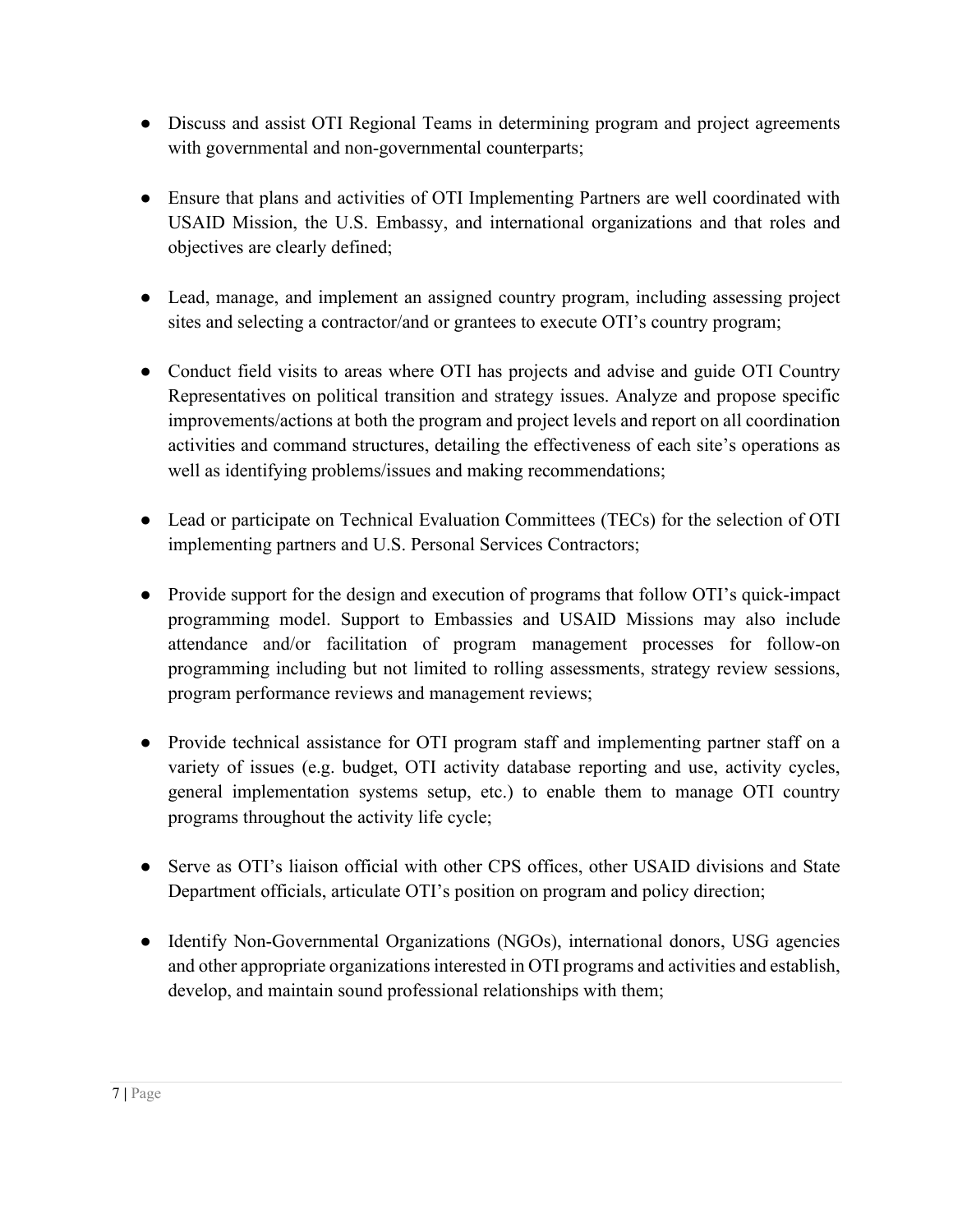- Represent and articulate OTI's mission and global programs to U.S. Ambassadors, Mission Directors, high level visitors, senior officials from international organizations, bilateral donors, national and foreign government officials;
- Participate in conferences, meetings, or presentations involving issues of strategic relevance to political transition programming in order to provide sustained knowledge to the OTI Senior Leadership Team or current events and programs;
- Identify issues and potential problems with appropriate recommendations that affect program implementation and policy direction and present them to USAID, U.S. Embassy officials, and the OTI grantee;
- Monitor and evaluate the country program, individual projects, and contractor and grantee performance;
- Supervise staff as delegated by the supervisor (e.g. Country Representatives, Regional Team Leaders, Program Managers, etc.). Provide orientation, training, and mentoring for staff supervised; assign work, explain how duties are to be performed to meet expectations and communicate how the successful performance of those duties will be measured; evaluate staff performance; recognize good performance; communicate where performance needs to be improved; resolve complaints; and approve leave requests and timesheets as well as training, travel, and program operations requests;
- When required, act as OTI Director, Deputy Director, Regional Team Leader, or Country Representative; and,
- Serve on temporary details within OTI, other USAID bureaus/offices, or other USG agencies under this scope of work for a period not to exceed six months. Duties performed while on detail must be directly related to the scope of work. Contracting Officer (CO) approval is required for the temporary detail. Any extension past the six months requires CO approval.

SUPERVISORY RELATIONSHIP: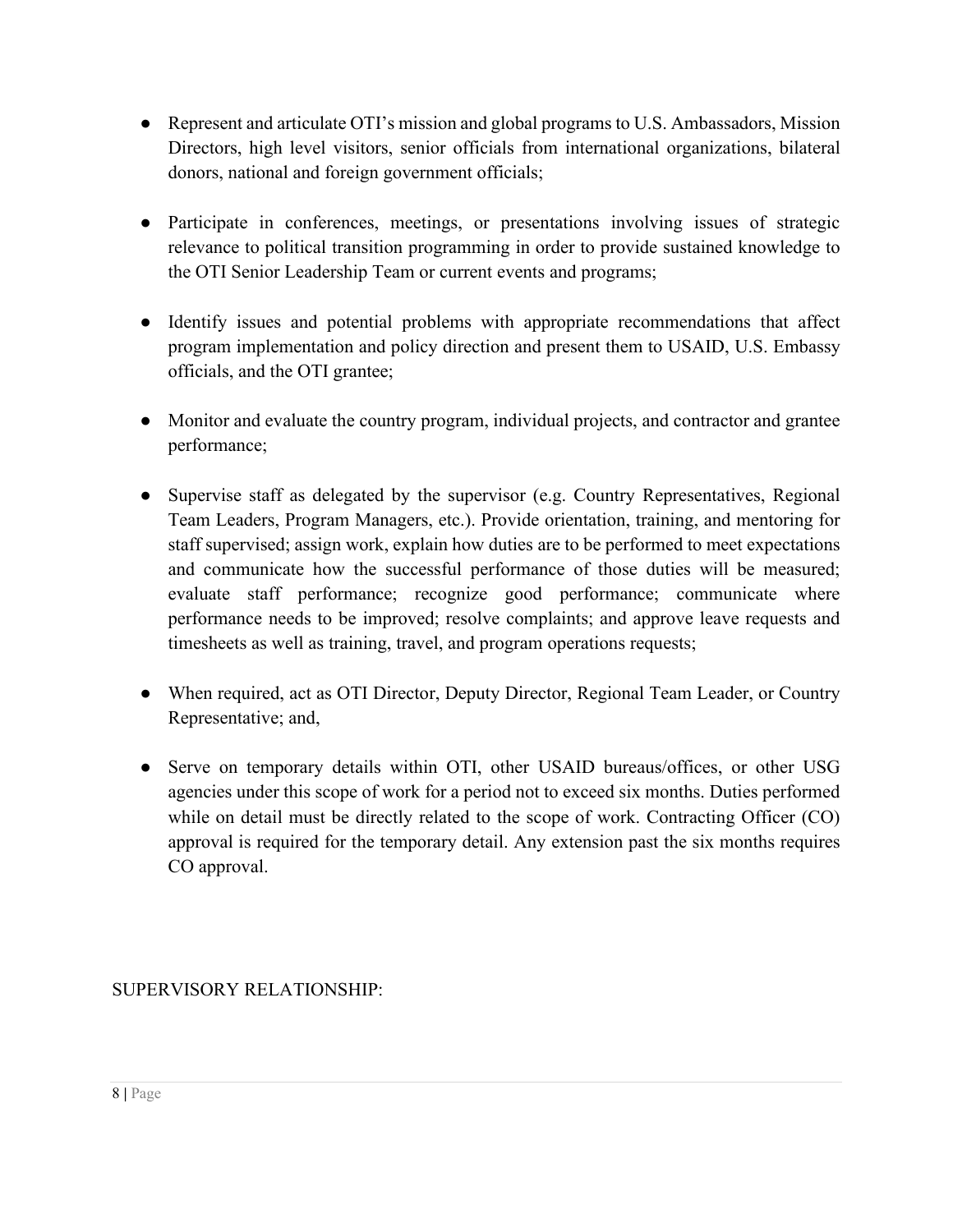The Senior Transition Advisor will be supervised by the OTI Field Program Division Chief or their designee, and also work under the general guidance and direction of the OTI Country Representative in the field.

### SUPERVISORY CONTROLS:

The supervisor will provide administrative directions in terms of broadly defined missions or functions. The incumbent will independently plan, design and carry out programs, projects, studies or other work assignments. The incumbent's work will be considered technically authoritative and normally accepted without significant change, and will be reviewed in terms of fulfillment of program objectives, influence on the overall program, or contribution to the advancement of the objective.

# **12. PHYSICAL DEMANDS**

While in Washington, the work is generally sedentary and does not pose undue physical demands. While traveling overseas, there may be some additional physical exertion including long periods of standing, walking over rough terrain, or carrying of moderately heavy items (less than 50 pounds).

### **13. WORK ENVIRONMENT:**

While in Washington, the work is generally performed in an office environment. While traveling overseas, the work may additionally involve special safety and/or security precautions, wearing of protective equipment, and exposure to severe weather conditions.

### **II. MINIMUM QUALIFICATIONS REQUIRED FOR THIS POSITION**

(Determines basic eligibility for the position. Offerors who do not meet all of the education and experience factors are considered NOT qualified for the position. See detailed instructions for demonstrating Education/Experience under "Submitting an Offer")

At a **minimum**, the offeror must have:

(1) A Master's Degree with **nine (9) years** of work experience;

# **OR**

A Bachelor's Degree with **eleven (11) years** of work experience;

### **OR**

An Associate's Degree with **twelve (12) years** of work experience;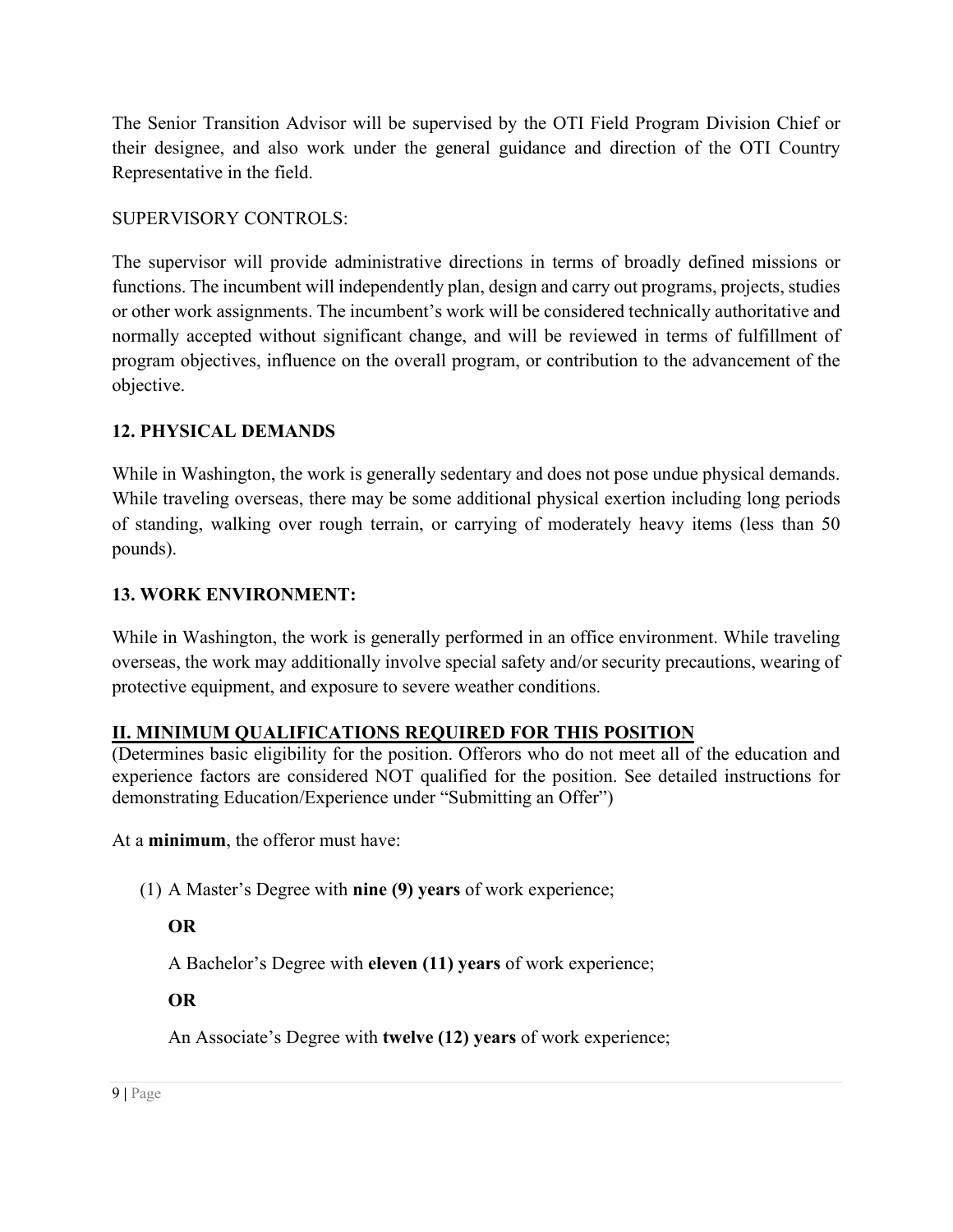A High School diploma/equivalent with **thirteen (13) years** of work experience;

 **AND**

- (2) **Nine (9) years** of project management experience with a U.S. Government foreign affairs agency, domestic or international assistance organization, or non-governmental organization in community development, economic development, mediation/arbitration, conflict resolution, democracy and governance, international law, political analysis, and/or human rights activities;
- (3) **Six (6) years** of overseas field experience (in person or virtual). A virtual temporary duty (TDY) is defined as work that would have been conducted in an overseas location if not for the COVID pandemic;
- (4) **Six (6) years** of supervisory experience.

# **III. EVALUATION AND SELECTION FACTORS**

(Determines basic eligibility for the position. Offerors who do not meet all of the education and experience factors are considered NOT qualified for the position.

The Government may award a contract without discussions with offerors in accordance with FAR 52.215-1. The CO reserves the right at any point in the evaluation process to establish a competitive range of offerors with whom negotiations will be conducted pursuant to FAR 15.306(c). In accordance with FAR 52.215-1, if the CO determines that the number of offers that would otherwise be in the competitive range exceeds the number at which an efficient competition can be conducted, the CO may limit the number of offerors in the competitive range to the greatest number that will permit an efficient competition among the most highly rated offers. FAR provisions of this solicitation are available at [https://www.acquisition.gov/browse/index/far.](https://www.acquisition.gov/browse/index/far)

# **SELECTION FACTORS:**

(Determines basic eligibility for the position. Offerors who do not meet all of the selection factors are considered NOT qualified for the position.)

- Offeror is a U.S. Citizen;
- Complete resume submitted. See cover page for resume requirements. Experience that cannot be quantified will not be counted towards meeting the solicitation requirements;
- Supplemental document specifically addressing how the candidate meets each of the Evaluation Factors submitted;
- Ability to obtain a SECRET level security clearance **(NOTE: Dual citizens may be asked to renounce second-country citizenship)**;
- Satisfactory verification of academic credentials.

### **OR**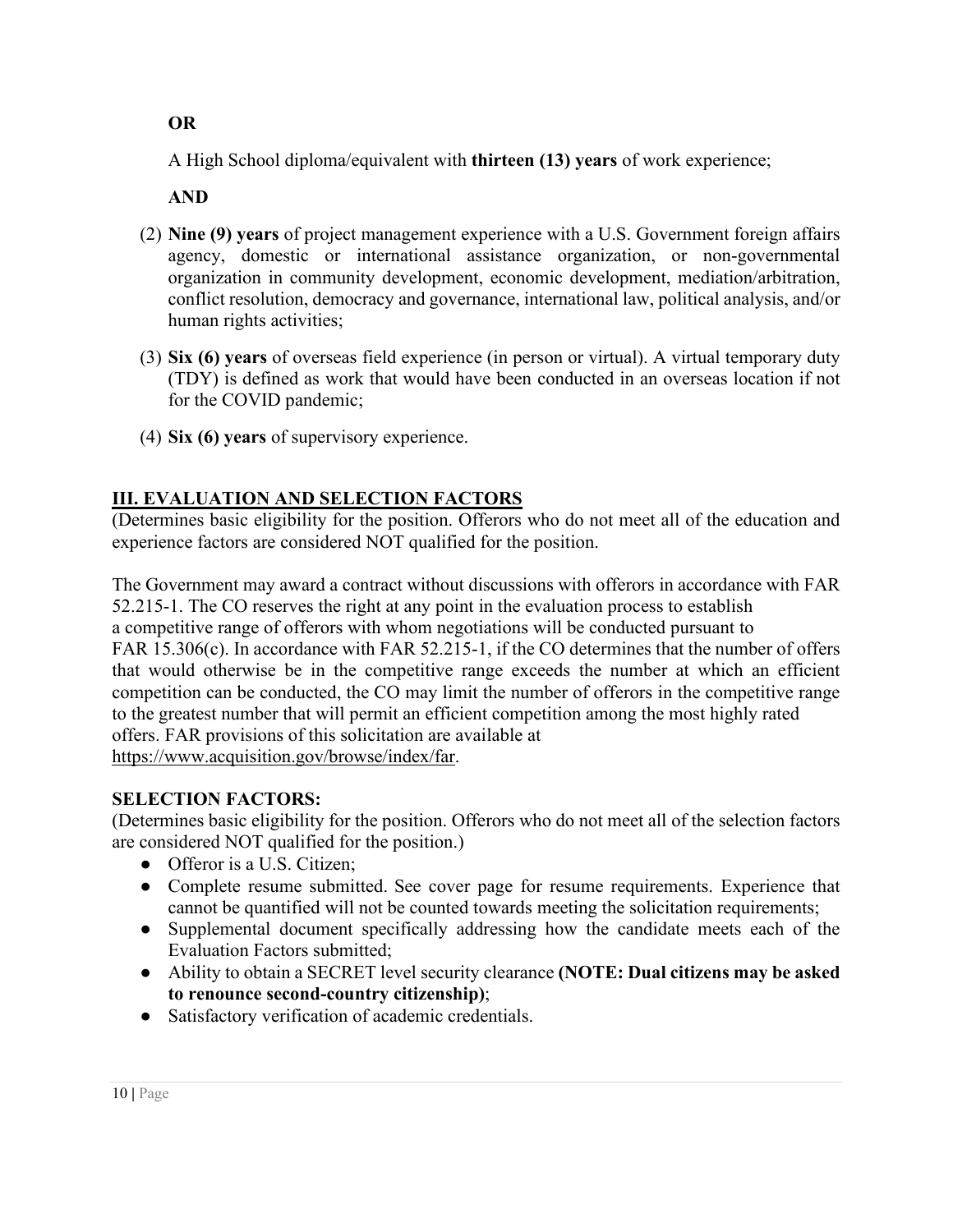A USAID Secret level security clearance is required prior to issuance of the contract for this position.

**NOTE:** If a full security investigation package is not submitted by the selected within 30 days after it is requested, the offer may be rescinded. If a security clearance is not able to be obtained within four months after the selected submits the initial security clearance documentation, the offer may be rescinded.

### **EVALUATION FACTORS:**

(Used to determine the competitive ranking of qualified offerors in comparison to other offerors. The factors are listed in priority order from highest to least.)

Offerors should cite specific, illustrative examples for each factor. Responses will be rated using the point system described below. Failure to fully respond to each element of each Evaluation Factor will result in a reduction of points awarded. Responses must be limited to 500 words per factor. Any additional words above the limit will neither be read nor scored.

- Factor #1 Demonstrated senior leadership level experience developing strategy and conducting and applying political analysis to programs in highly sensitive transitional environments.
- Factor #2 Demonstrated experience designing, implementing, monitoring and evaluating development/political transition activities, especially small grant activities.
- Factor #3 Demonstrated experience leading, supervising, and training diverse professional staff, contractors or grantees in challenging operating environments.

**BASIS OF RATING:** Offerors who clearly meet the Education/Experience Requirements and Selection Factors will be further evaluated based on scoring of the Evaluation Factor responses. Offerors are required to address each of the Evaluation Factors in a separate document describing specifically and accurately what experience, training, education and/or awards they have received that are relevant to each factor. Be sure to include your name and the announcement number at the top of each additional page. Failure to specifically address the Selection and/or Evaluation Factors may result in your not receiving credit for all of your pertinent experience, education, training and/or awards.

### **The Offeror Rating System is as Follows:**

Evaluation Factors have been assigned the following points:

Factor  $\#1 - 25$ Factor  $\#2 - 25$ Factor  $#3 - 20$ Total Possible – 70 Points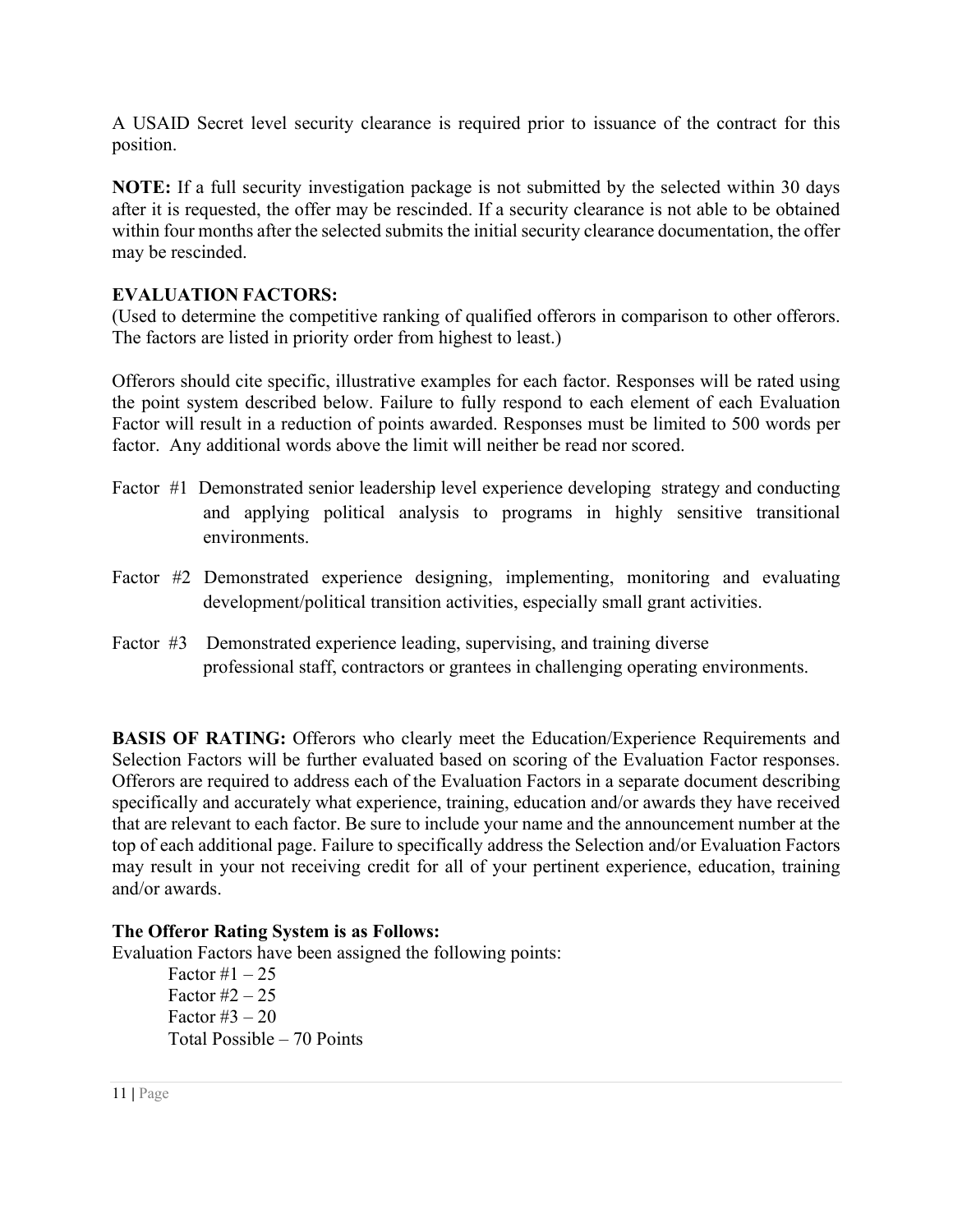Interview Performance – 30 points

Satisfactory Professional Reference Checks – Pass/Fail (no points assigned)

#### **Total Possible Points: 100**

The most qualified offerors may be interviewed, required to provide a writing sample, and demonstrate an ability to operate commonly used office applications. OTI will not pay for any expenses associated with the interviews. In addition, offers (written materials and interviews) will be evaluated based on content as well as on the offerors writing, presentation, and communication skills. In the event that an offeror has fully demonstrated their qualifications and there are no other competitive offerors, OTI reserves the right to forgo the interview process. Professional references and academic credentials will be evaluated for offerors being considered for selection. Offerors must submit at least three (3) professional references, one (1) of which must be a current or former supervisor. OTI reserves the right to contact previous employers to verify employment history. If the offeror had a previous position with USAID, the TEC and/or CO are encouraged to obtain reference checks from the previous supervisor(s) or CO(s). See [ADS 309.3.1.11.a.4](https://www.usaid.gov/sites/default/files/documents/309.pdf)

### **IV. SUBMITTING AN OFFER**

Offers must be **received** by the closing date and time at the address specified in **Section I, item 3**, and submitted to the Point of Contact in **Section I, item 4**.

Qualified offerors are **required** to submit:

- **1.** Complete resume. In order to fully evaluate your offer, your resume must include:
	- (a) Paid and non-paid experience, job title, location(s), dates held (month/year), and hours worked per week for each position. Dates (month/year) and locations for all overseas field experience must also be detailed. **Any experience that does not include dates (month/year), locations, and hours per week will not be counted towards meeting the solicitation requirements.**
	- (b) Specific duties performed that fully detail the level and complexity of the work.
	- (c) Names and contact information (phone and email) of your current and/or previous supervisor(s).
	- (d) Education and any other qualifications including job-related training courses, job-related skills, or job-related honors, awards or accomplishments.
	- (e) U.S. Citizenship.

Your resume should contain **explicit information to make a valid determination that you fully meet the minimum qualification requirements** as stated in this solicitation. This information should be clearly identified in your resume. Failure to provide explicit information to determine your qualifications for the position will result in loss of full consideration.

#### **2. Supplemental document specifically addressing:**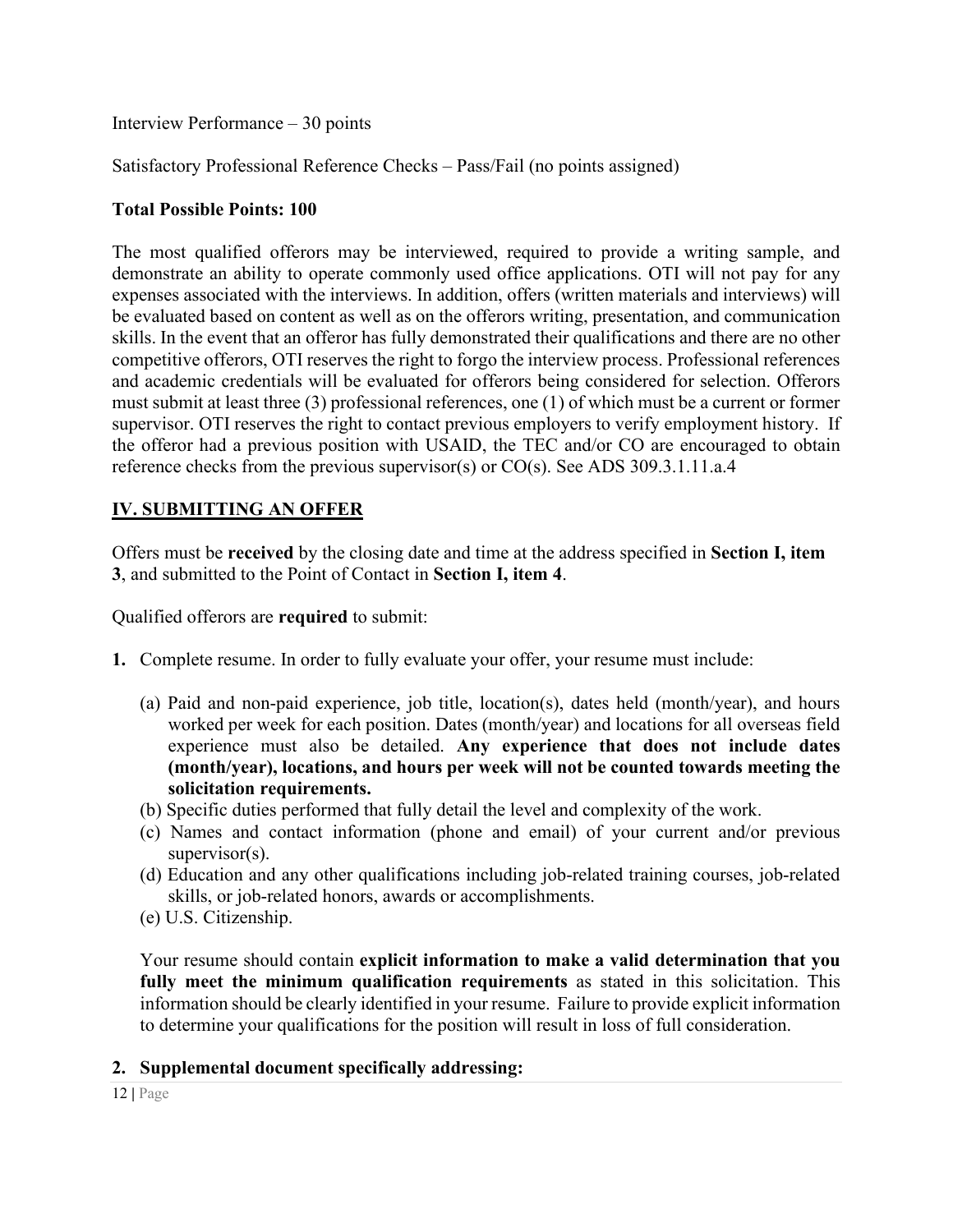Each of the three (3) Evaluation Factors shown in the solicitation. Responses must be limited to 500 words per factor. Any additional words above the limit will neither be read nor scored.

**NOTE**: The Evaluation Factors are worth 70 out of 100 points. Offerors are required to address each of the Evaluation Factors in a separate document describing specifically and accurately what experience, training, education and/or awards they have received that are relevant to each factor.

- **3. Offeror Information for Personal Services Contracts form AID 309-2.** Offerors are required to complete and sign the form. **Due to COVID-19 and limited access to equipment, we are currently accepting electronic and typed signatures on the AID 309-2 form.**
- **4. Ensuring Adequate COVID-19 Safety Protocols for Federal Contractors** The Offeror will be required to show proof that the Offeror is fully vaccinated against COVID-19 on or before the first day of onboarding or submit an approved reasonable accommodation to the CO. If the contractor does not meet this requirement the contract may be terminated.\* *\*See Notice Regarding Any Court Order Affecting the Implementation of E.O. 14042 in Section VIII below.*

Additional documents submitted will not be accepted.

To ensure consideration of offers for the intended position, offers must prominently reference the solicitation number in the offer submission.

Offeror resources are available at [www.otijobs.net/guidance-for-applying.](http://www.otijobs.net/guidance-for-applying)

# **DOCUMENT SUBMITTALS**

**Via email**: OTIjobs@usaid.gov

*Please note in your document submittal where you heard about this position.* 

# **NOTE REGARDING GOVERNMENT OBLIGATIONS FOR THIS SOLICITATION**

This solicitation in no way obligates USAID to award a PSC contract, nor does it commit USAID to pay any cost incurred in the preparation and submission of the offer.

# **NOTE REGARDING THE SYSTEM FOR AWARD MANAGEMENT (SAM)**

All individuals contracted as USPSCs with a place of performance in the United States are required to be registered in the SAM database. The selected offeror will be provided with guidance regarding this registration.

For general information about SAM, please refer to Federal Acquisition Regulation (FAR) Clause 52.204-6, Unique Entity Identifier and FAR 52.204-7, System for Award Management.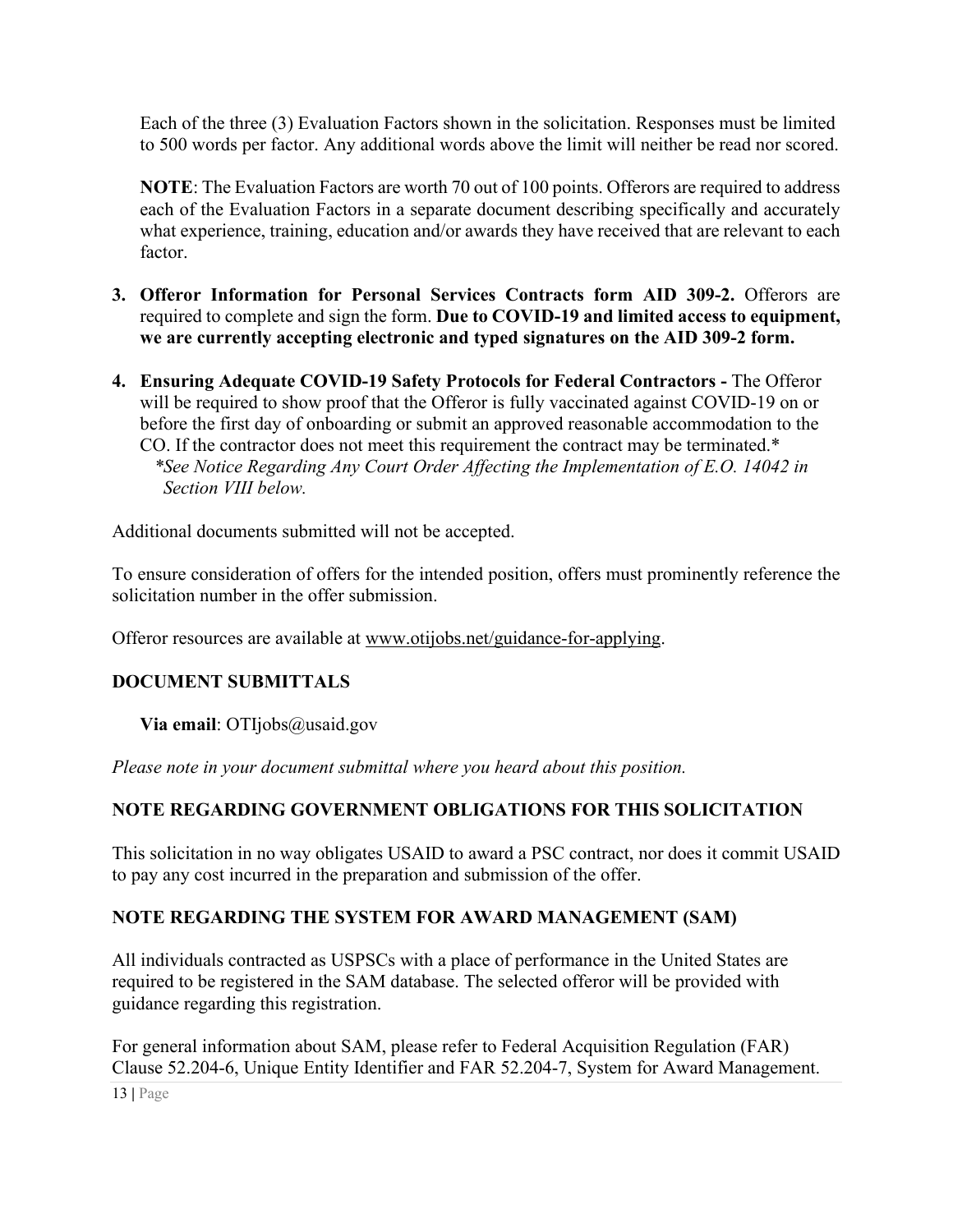https://www.acquisition.gov/far/part-52#FAR\_52\_204\_7 or [www.sam.gov.](http://www.sam.gov/)

ALL QUALIFIED OFFERORS WILL BE CONSIDERED REGARDLESS OF AGE, RACE, COLOR, SEX, CREED, NATIONAL ORIGIN, LAWFUL POLITICAL AFFILIATION, NON-DISQUALIFYING DISABILITY, MARITAL STATUS, SEXUAL ORIENTATION, AFFILIATION WITH AN EMPLOYEE ORGANIZATION, OR OTHER NON-MERIT FACTOR.

# **V. LIST OF REQUIRED FORMS PRIOR TO AWARD**

Once the Contracting Officer (CO) informs the successful offeror about being selected for a contract award, the CO will provide the successful offeror instructions about how to complete and submit the following forms. Forms outlined below can found at<http://www.usaid.gov/forms/>

- 1. Declaration for Federal Employment (OF-306).
- 2. Questionnaire for Sensitive Positions (for National Security) (SF-86), or Questionnaire for Non-Sensitive Positions (SF-85).
- 3. Fingerprint Card (FD-258).

The contractor will be required to show proof that the contractor is fully vaccinated against COVID-19 on or before the first date of onboarding, or submit an approved reasonable accommodation to the CO. If the contractor does not meet this requirement the contract may be terminated.

# **VI. BENEFITS AND ALLOWANCES**

As a matter of policy, and as appropriate, a USPSC is normally authorized the following benefits and allowances:

### 1. BENEFITS:

- a) Employer's FICA Contribution
- b) Contribution toward Health & Life Insurance
- c) Pay Comparability Adjustment
- d) Annual Increase (pending a satisfactory performance evaluation)
- e) Eligibility for Worker's Compensation
- f) Annual and Sick Leave
- g) Paid Parental Leave

### 2. ALLOWANCES:

Section numbers refer to rules from the Department of State Standardized Regulations (Government Civilians Foreign Areas), available at [https://aoprals.state.gov/content.asp?content\\_id=282&menu\\_id=101](https://aoprals.state.gov/content.asp?content_id=282&menu_id=101)

| (a) Post Differential         | Chapter 500 and Tables in Chapter 900. |
|-------------------------------|----------------------------------------|
| (b) Living Quarters Allowance | Section 130.                           |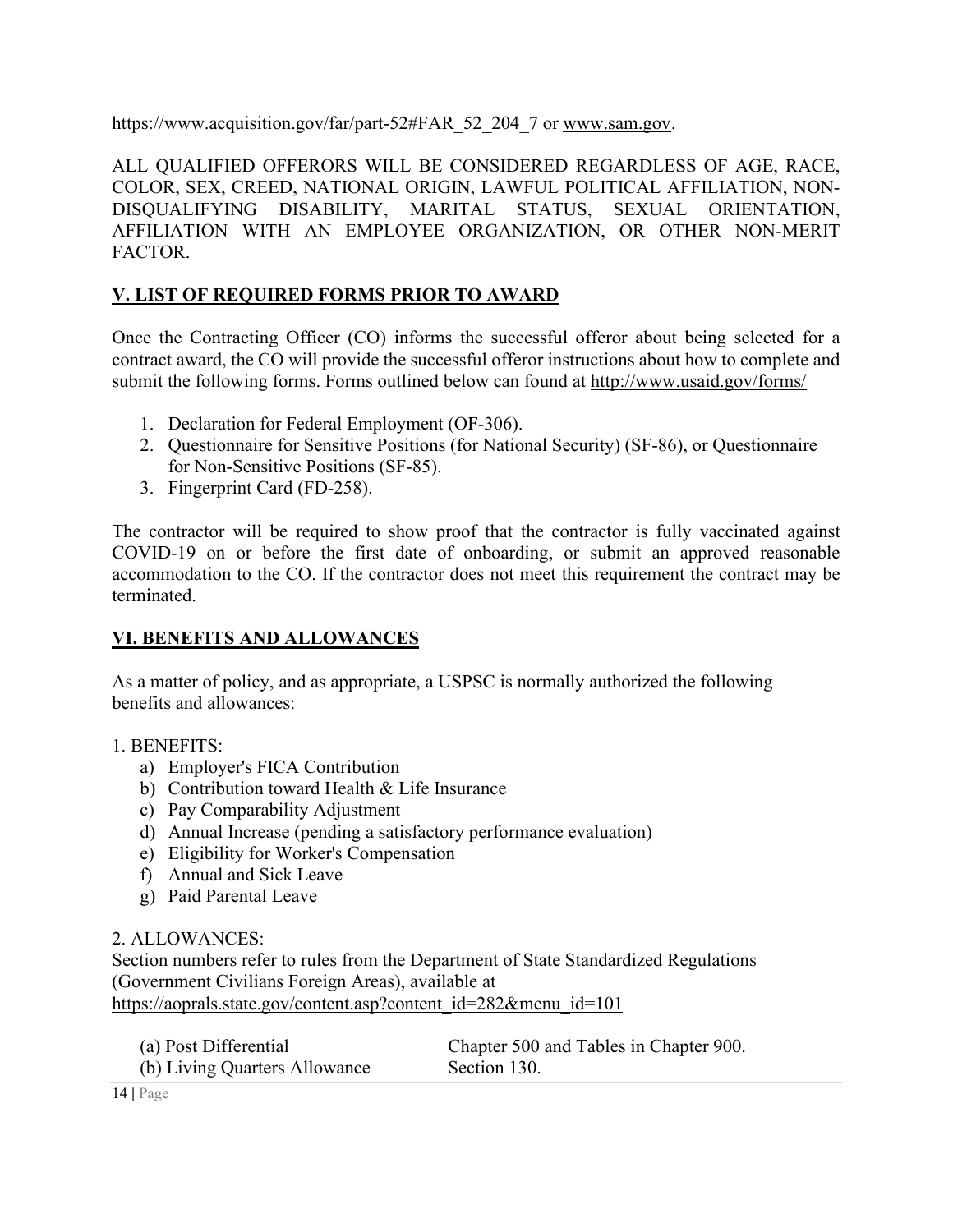| (c) Temporary Lodging Allowance    | Section 120. |
|------------------------------------|--------------|
| (d) Post Allowance                 | Section 220. |
| (e) Supplemental Post Allowance    | Section 230. |
| (f) Payments During Evacuation     | Section 600. |
| (g) Education Allowance            | Section 270. |
| (h) Separate Maintenance Allowance | Section 260. |
| (i) Danger Pay Allowance           | Section 650. |
| (j) Education Travel               | Section 280. |

# **VII. TAXES**

USPSCs are required to pay Federal income taxes, FICA, Medicare and applicable State income taxes.

# **VIII. USAID REGULATIONS, POLICIES AND CONTRACT CLAUSES PERTAINING TO PSCs**

USAID regulations and policies governing USPSC awards are available at these sources:

**1. USAID Acquisition Regulation (AIDAR), Appendix D,** "Direct USAID Contracts with a U.S. Citizen or a U.S. Resident Alien for Personal Services Abroad," including contract clause "General Provisions," available at [https://www.acquisition.gov/aidar/aidar-appendix-d-direct-usaid-contracts-us-citizen-or-us](https://www.acquisition.gov/aidar/aidar-appendix-d-direct-usaid-contracts-us-citizen-or-us-resident-alien-personal-services-abroad)[resident-alien-personal-services-abroad](https://www.acquisition.gov/aidar/aidar-appendix-d-direct-usaid-contracts-us-citizen-or-us-resident-alien-personal-services-abroad) .

| 2. Contract Cover Page form AID 309-1 available at https://www.usaid.gov/forms. |  |  |
|---------------------------------------------------------------------------------|--|--|
|---------------------------------------------------------------------------------|--|--|

| Item<br>N <sub>o</sub> | Services (Description)                                                                                                                              | Qty | Unit                       | Unit Price | Amount |
|------------------------|-----------------------------------------------------------------------------------------------------------------------------------------------------|-----|----------------------------|------------|--------|
| (A)                    | (B)                                                                                                                                                 | (C) | $\left( \mathrm{D}\right)$ | (E)        | (F)    |
| 0001                   | <b>Base Year 1 - Compensation</b><br>Award Type: Cost<br>Product Service Code: R497<br>Accounting Info: <i>[insert from Phoenix]</i>                |     | LOT                        |            |        |
|                        | <b>Fringe Benefits/Other Direct Costs (ODCs)</b><br><b>Award Type: Cost</b><br>Product Service Code: R497<br>Accounting Info: [insert from Phoenix] |     |                            |            |        |

# **One Base Year Table – Senior Transition Advisor**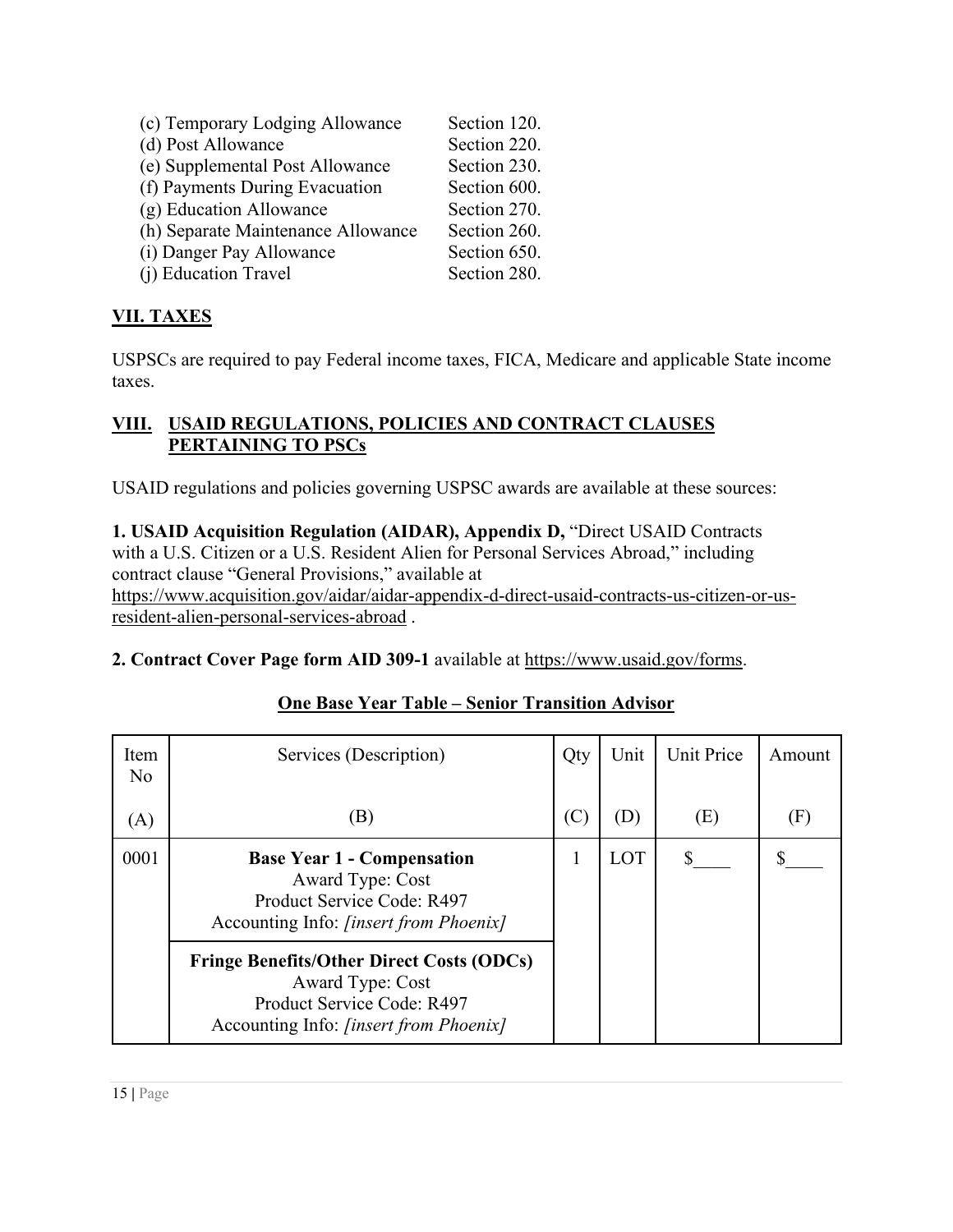| Item<br>No | Services (Description)                                                                                                                | Qty          | Unit | <b>Unit Price</b> | Amount       |
|------------|---------------------------------------------------------------------------------------------------------------------------------------|--------------|------|-------------------|--------------|
| (A)        | (B)                                                                                                                                   | (C)          | (D)  | (E)               | (F)          |
| 1001       | Option Period (OP) 1 - Compensation<br>Award Type: Cost<br>Product Service Code: R497<br>Accounting Info: [insert from Phoenix]       | 1            | LOT  | $\mathbb{S}^-$    | \$           |
|            | OP 1 - ODCs<br><b>Award Type: Cost</b><br>Product Service Code: R497<br>Accounting Info: [insert from Phoenix]                        |              |      |                   |              |
| 2001       | OP 2 - Compensation<br>Award Type: Cost<br>Product Service Code: R497<br>Accounting Info: [insert from Phoenix]                       | $\mathbf{1}$ | LOT  | \$                | \$           |
|            | OP 2 - ODCs<br>Award Type: Cost<br>Product Service Code: R497<br>Accounting Info: [insert from Phoenix]                               |              |      |                   |              |
| 3001       | Option Period (OP) 3 - Compensation<br><b>Award Type:Cost</b><br>Product Service Code: R497<br>Accounting Info: [insert from Phoenix] | $\mathbf{1}$ | LOT  | \$                | \$           |
|            | OP 3 - ODCs<br>Award Type: Cost<br>Product Service Code: R497<br>Accounting Info: [insert from Phoenix]                               |              |      |                   |              |
| 4001       | Option Period (OP) 4 - Compensation<br>Award Type: Cost                                                                               | $\mathbf{1}$ | LOT  | $\mathbb{S}$      | $\mathbb{S}$ |

# **Four Option Years Table- Senior Transition Advisor**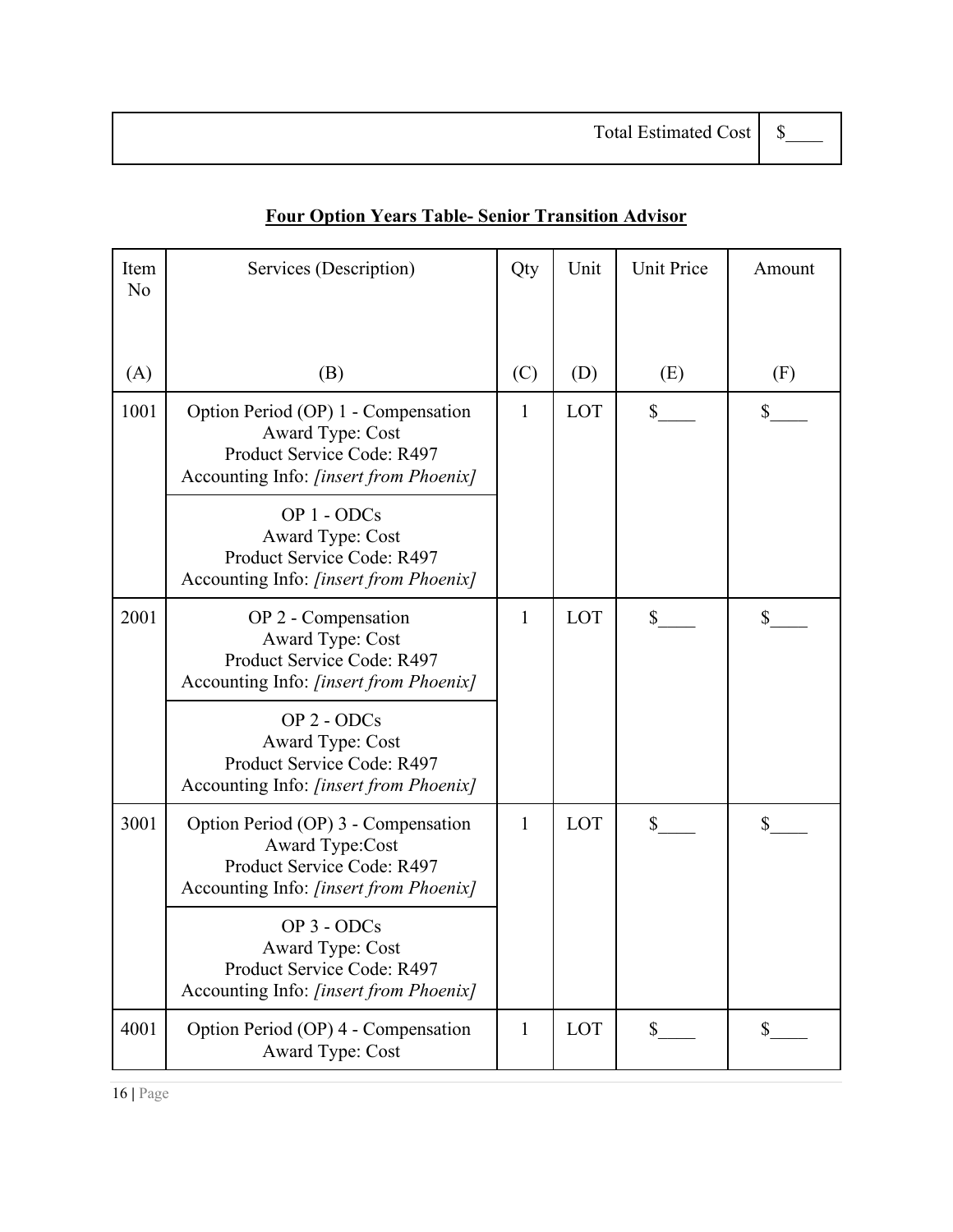|                                       | Product Service Code: R497<br>Accounting Info: <i>[insert from Phoenix]</i>                                        |  |  |  |  |
|---------------------------------------|--------------------------------------------------------------------------------------------------------------------|--|--|--|--|
|                                       | $OP$ 4 - $ODCs$<br>Award Type: Cost<br>Product Service Code: R497<br>Accounting Info: <i>[insert from Phoenix]</i> |  |  |  |  |
| Total Estimated Cost [base + options] |                                                                                                                    |  |  |  |  |

3. Acquisition and Assistance Policy Directives/Contract Information Bulletins **(AAPDs/CIBs)** for Personal Services Contracts with Individuals available at http://www.usaid.gov/work-usaid/aapds-cibs.

**4. Ethical Conduct.** By the acceptance of a USAID personal services contract as an individual, the contractor will be acknowledging receipt of the "Standards of Ethical Conduct for Employees of the Executive Branch," available from the U.S. Office of Government Ethics, in accordance with General Provision 2 and 5 CFR 2635. See<https://www.oge.gov/web/oge.nsf/OGE%20Regulations>

AAPDs and CIBs contain changes to USAID policy and General Provisions in USAID regulations and contracts. Please refer to<http://www.usaid.gov/work-usaid/aapds-cibs#psc>to determine which AAPDs and CIBs apply to this contract.

**5. PSC Ombudsman** The PSC Ombudsman serves as a resource for any Personal Services Contractor who has entered into a contract with the United States Agency for International Development and is available to provide clarity on their specific contract with the agency. Please visit our page for additional information: https://www.usaid.gov/workusaid/personal-servicecontracts-ombudsman7 The PSC Ombudsman may be contacted via: [PSCOmbudsman@usaid.gov.](mailto:PSCOmbudsman@usaid.gov)

# **AAPD 06-10 – PSC MEDICAL EXPENSE PAYMENT RESPONSIBILITY**

General Provision 28, MEDICAL EXPENSE PAYMENT RESPONSIBILITY (OCTOBER 2006)

(a) Definitions. Terms used in this General Provision are defined in 16 FAM 116 available at [http://www.state.gov/m/a/dir/regs/fam/16fam/index.htm.](http://www.state.gov/m/a/dir/regs/fam/16fam/index.htm) Note: Personal services contractors are not eligible to participate in the Federal Employees Health Programs.

(b) MEDICAL EVACUATION (MEDEVAC) SERVICES – Please see Attachment 2 to this solicitation for information on AAPD No. 18-02.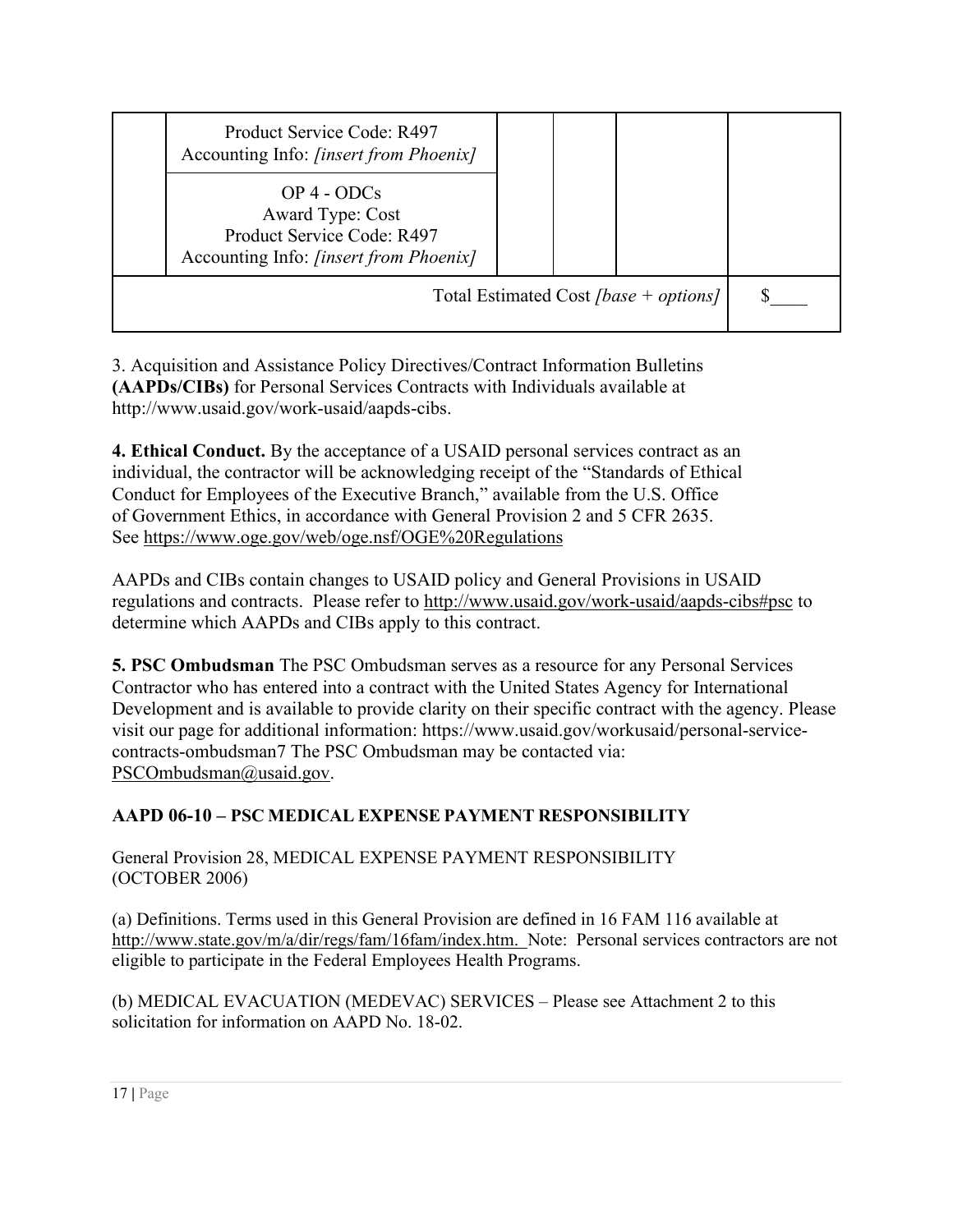(c) When the contractor or eligible family member is covered by health insurance, that insurance is the primary payer for medical services provided to that contractor or eligible family member(s) both in the United States and abroad. The primary insurer's liability is determined by the terms, conditions, limitations, and exclusions of the insurance policy. When the contractor or eligible family member is not covered by health insurance, the contractor is the primary payer for the total amount of medical costs incurred and the U.S. Government has no payment obligation (see paragraph (f) of this provision).

(d) USAID serves as a secondary payer for medical expenses of the contractor and eligible family members who are covered by health insurance, where the following conditions are met:

(1) The illness, injury, or medical condition giving rise to the expense is incurred, caused, or materially aggravated while the eligible individual is stationed or assigned abroad;

(2) The illness, injury, or medical condition giving rise to the expense required or requires hospitalization and the expense is directly related to the treatment of such illness, injury, or medical condition, including obstetrical care; and

(3) The Office of Medical Services (M/MED) or a Foreign Service medical provider (FSMP) determines that the treatment is appropriate for, and directly related to, the illness, injury, or medical condition.

(e) The Mission Director may, on the advice of M/MED or an FSMP at post, authorize medical travel for the contractor or an eligible family member in accordance with the General Provision 10, Travel and Transportation Expenses (July 1993), section (i) entitled "Emergency and Irregular Travel and Transportation." In the event of a medical emergency, when time does not permit consultation, the Mission Director may issue a Travel Authorization Form or Medical Services Authorization Form DS-3067, provided that the FSMP or Post Medical Advisor (PMA) is notified as soon as possible following such an issuance. The contractor must promptly file a claim with his or her medevac insurance provider and repay to USAID any amount the medevac insurer pays for medical travel, up to the amount USAID paid under this section. The contractor must repay USAID for medical costs paid by the medevac insurer in accordance with sections (f) and (g) below. In order for medical travel to be an allowable cost under General Provision 10, the contractor must provide USAID written evidence that medevac insurance does not cover these medical travel costs.

(f) If the contractor or eligible family member is not covered by primary health insurance, the contractor is the primary payer for the total amount of medical costs incurred. In the event of a medical emergency, the Medical and Health Program may authorize issuance of Form DS-3067, Authorization for Medical Services for Employees and/or Dependents, to secure admission to a hospital located abroad for the uninsured contractor or eligible family member. In that case, the contractor will be required to reimburse USAID in full for funds advanced by USAID pursuant to the issuance of the authorization. The contractor may reimburse USAID directly or USAID may offset the cost from the contractor's invoice payments under this contract, any other contract the individual has with the U.S. Government, or through any other available debt collection mechanism.

(g) When USAID pays medical expenses (e.g., pursuant to Form DS-3067, Authorization for Medical Services for Employees and/or Dependents), repayment must be made to USAID either by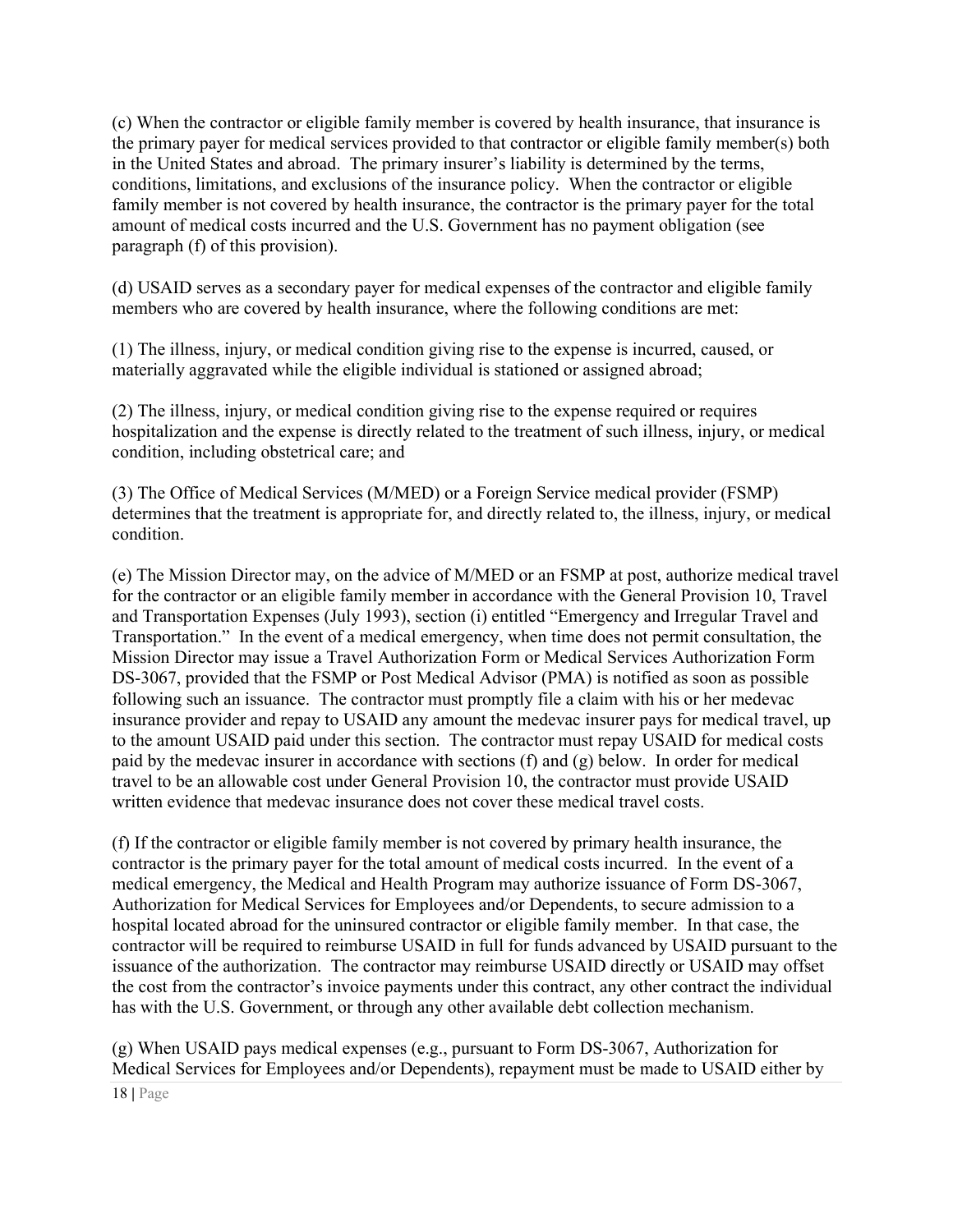insurance payment or directly by the contractor, except for the amount of such expenses USAID is obligated to pay under this provision. The Contracting Officer will determine the repayment amount in accordance with the terms of this provision and the policies and procedures for employees contained in 16 FAM 521. When USAID pays the medical expenses, including medical travel costs (see section (e) above), of an individual (either the contractor or an eligible family member) who is covered by insurance, that individual promptly must claim his or her benefits under any applicable insurance policy or policies. As soon as the individual receives the insurance payment, the contractor must reimburse USAID for the full amount that USAID paid on the individual's behalf or the repayment amount determined by the Contracting Officer in accordance with this paragraph, whichever is less. If an individual is not covered by insurance, the contractor must reimburse USAID for the entire amount of all medical expenses and any travel costs the contractor receives from his/her medevac provider.

(h) In the event that the contractor or eligible family member fails to recover insurance payments or transfer the amount of such payments to USAID within 90 days, USAID will take appropriate action to collect the payments due, unless such failure is for reasons beyond the control of the USPSC/dependent.

(i) Before departing post or terminating the contract, the contractor must settle all medical expense and medical travel costs. If the contractor is insured, he or she must provide proof to the Contracting Officer that those insurance claims have been submitted to the insurance carrier(s) and sign a repayment agreement to repay to USAID any amounts paid by the insurance carrier(s).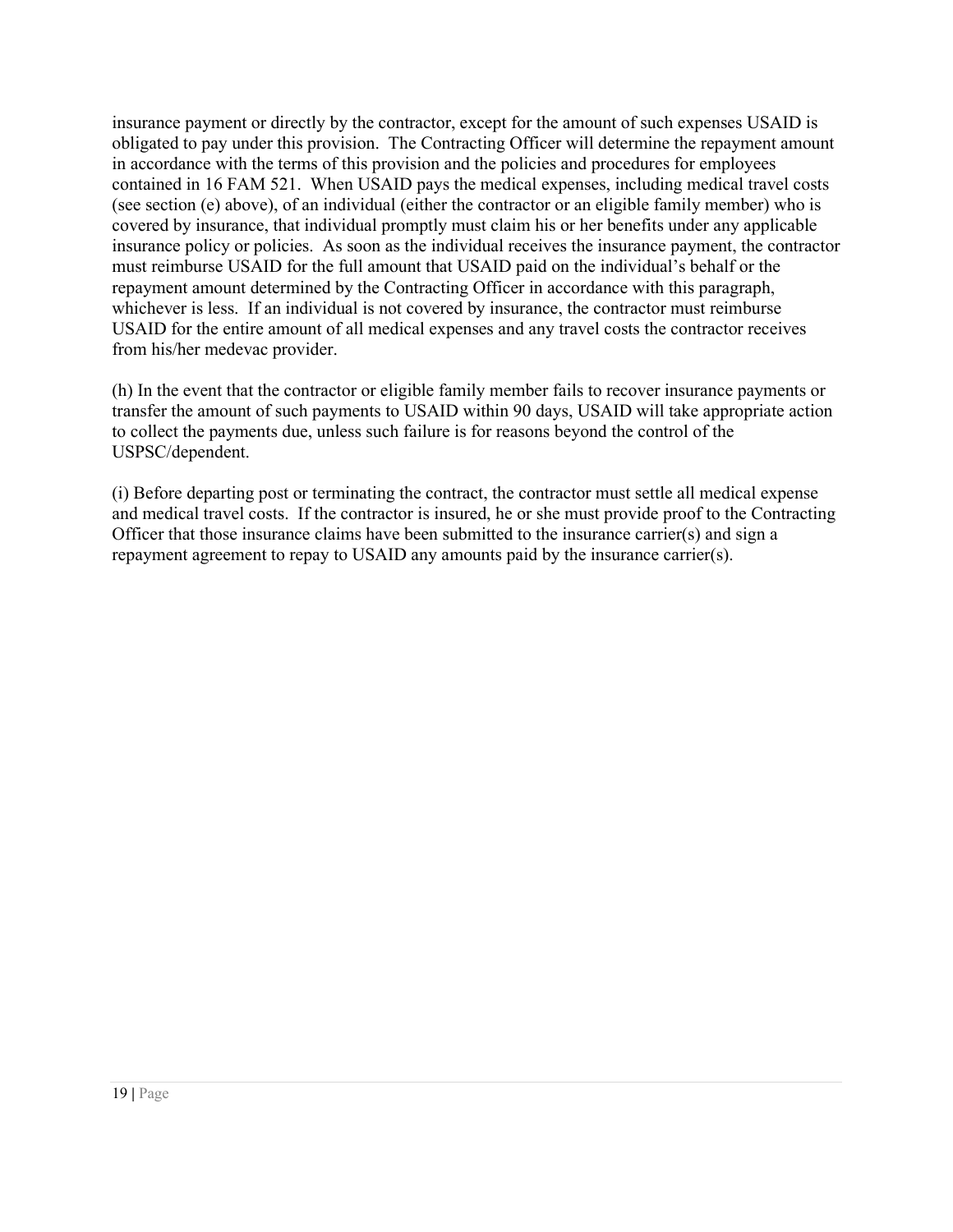### **ATTACHMENT II**

#### **Title 48 of the Code of Federal Regulations (CFR) Chapter 7. USAID Acquisition Regulation (AIDAR)**

#### **APPENDIX D – DIRECT USAID CONTRACTS WITH A U.S. CITIZEN OR A U.S. RESIDENT ALIEN FOR PERSONAL SERVICES ABROAD**

### **GP 25. MEDICAL EVACUATION (MEDEVAC) SERVICES (DEC 2019)**

A contractor who is required to relocate abroad and accompanying eligible family members; or a contractor on official travel status abroad on temporary duty or training, will be provided Medevac services through the Department of State, Bureau of Medical Services, similar to that provided to U.S. Government employees in 16 FAM 300 Medical Travel. Medevac costs that will be covered by USAID include travel and per diem, but do not include medical care costs.

To be eligible for Medevac services covered by the Department of State Medevac program, the contractor and accompanying eligible family members must obtain and maintain international health insurance coverage in accordance with the clause of the contract entitled, "Insurance."

#### **GP 29. INCENTIVE AWARDS (DEC 2019)**

The contractor is eligible to receive certain monetary and non-monetary USAID incentive awards in accordance with the AIDAR and USAID internal policy.

### **ATTACHMENT III**

### **PERSONAL SERVICES CONTRACTS WITH INDIVIDUALS**

#### **PART 52—SOLICITATION PROVISIONS AND CONTRACT CLAUSES**

#### **Subpart 52.2—Text of Provisions and Clauses**

#### **52.223-99 Ensuring Adequate COVID-19 Safety Protocols for Federal Contractors, Alternate 70.**

#### **ENSURING ADEQUATE COVID-19 SAFETY PROTOCOLS FOR FEDERAL CONTRACTORS (OCT 2021)-Alternate 70 (OCT 2021) (M/OAA-DEV-FAR22-01c)**

**(a)** *Definition. As used in this clause -* 

*United States or its outlying areas means—* 

- (1) The fifty States;
- (2) The District of Columbia;